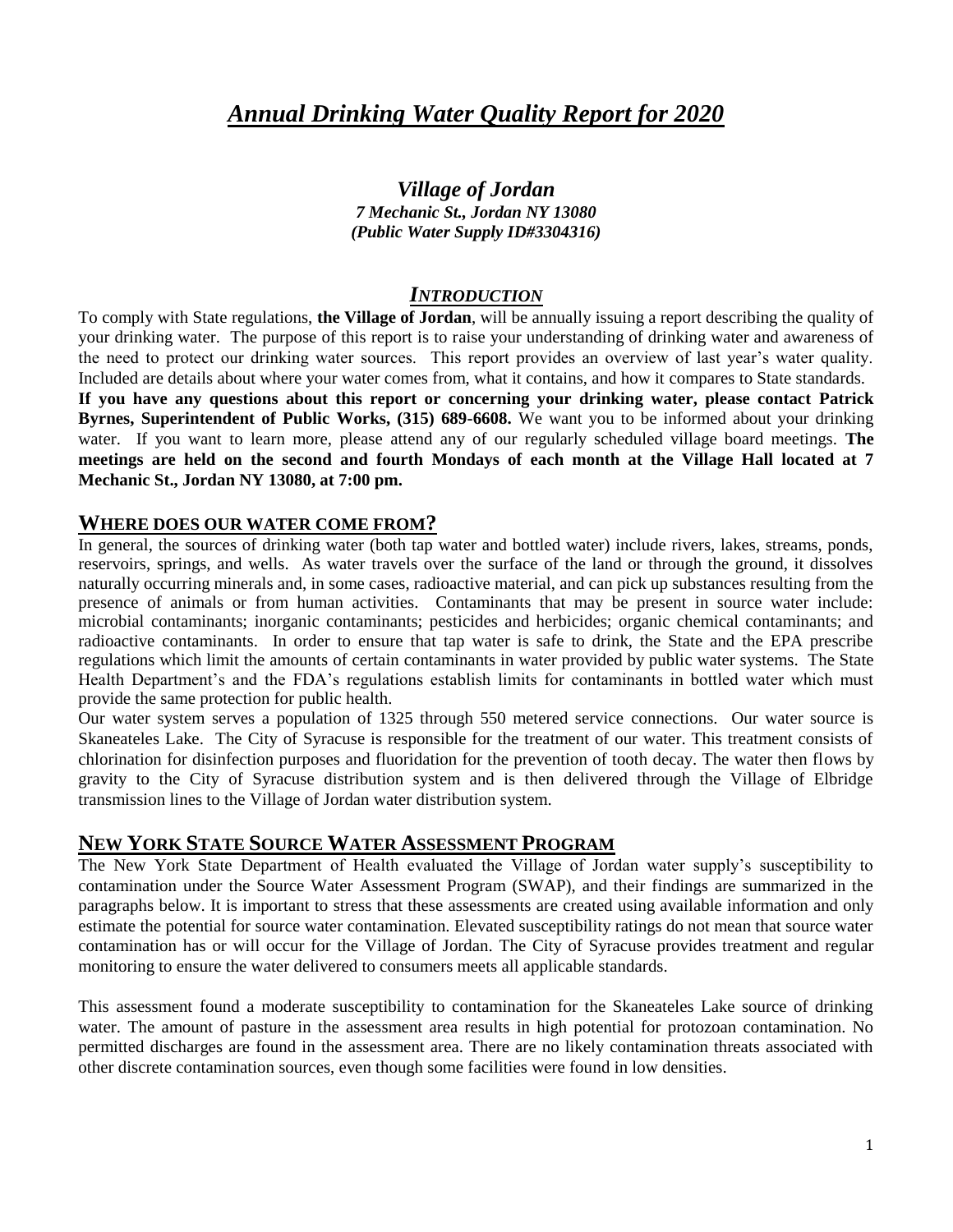#### **ARE THERE CONTAMINANTS IN OUR DRINKING WATER?**

As the State regulations require, The Village of Jordan routinely monitors for constituents in your drinking water according to Federal and State laws. The City of Syracuse tests your drinking water for 22 inorganic compounds, nitrates, nitrites, 53 volatile organic compounds, and 40 synthetic organic compounds, coliform bacteria, turbidity, pH, and chlorine residual. In addition to these tests the Village of Jordan tests for coliform bacteria monthly and turbidity and chlorine residual on a weekly basis. The table presented below depicts which compounds were detected in your drinking water. The State allows us to test for some contaminants less than once per year because the concentrations of these contaminants do not change frequently. Some of our data, though representative, are more than one year old.

It should be noted that all drinking water, including bottled drinking water, may be reasonably expected to contain at least small amounts of some contaminants. The presence of contaminants does not necessarily indicate that water poses a health risk.

#### **More information about contaminants and potential health effects can be obtained by calling the EPA's Safe Drinking Water Hotline (800-426-4791) or the Onondaga County Health Department, Division of Environmental Health, John H. Mulroy Civic Center, 12th Floor, 421 Montgomery St., Syracuse, NY 13202, (315) 435-6600.**

As the State regulations require, we routinely test your drinking water for numerous contaminants. These contaminants include: total coliform, turbidity, inorganic compounds, nitrate, nitrite, lead and copper volatile organic compounds, total trihalomethanes, and synthetic organic compounds.

|                                                                           |                |                  | Level                       |               |                          |                                                      |                                                                                                                                                                         |  |  |  |  |
|---------------------------------------------------------------------------|----------------|------------------|-----------------------------|---------------|--------------------------|------------------------------------------------------|-------------------------------------------------------------------------------------------------------------------------------------------------------------------------|--|--|--|--|
|                                                                           |                |                  | Detected                    | Unit          |                          |                                                      |                                                                                                                                                                         |  |  |  |  |
|                                                                           | Violation      | Date of          | (Avg/Max)                   | Measure-      |                          | <b>Regulatory Limit</b>                              | Likely Source of                                                                                                                                                        |  |  |  |  |
| Contaminant                                                               | Yes/No         | Sample           | (Range)                     | ment          | <b>MCLG</b>              | (MCL, TT or AL)                                      | Contamination                                                                                                                                                           |  |  |  |  |
| Village of Jordan – Distribution System                                   |                |                  |                             |               |                          |                                                      |                                                                                                                                                                         |  |  |  |  |
| Turbidity<br>(1)                                                          | No             | Weekly           | 0.43<br>$(0.18 -$<br>(0.79) | <b>NTU</b>    | $\overline{\phantom{0}}$ | $TT = 5.0 N T U$ for<br>systems that don't<br>filter | Soil run-off                                                                                                                                                            |  |  |  |  |
| <b>Total Coliform</b>                                                     | N <sub>0</sub> | Monthly          | $\Omega$<br>positive        | N/A           | N/A                      | $TT = 2$ or more<br>positive samples                 | Naturally present in the<br>environment                                                                                                                                 |  |  |  |  |
| Chlorine Residual                                                         | N <sub>0</sub> | Weekly           | 0.20<br>$(0.0 - 0.40)$      | mg/L          | N/A                      | $\overline{4}$                                       | By-product of drinking water<br>chlorination                                                                                                                            |  |  |  |  |
| <b>Inorganics</b><br>Copper<br>(2)                                        | N <sub>0</sub> | June<br>2020     | 0.67<br>$(0.2 -$<br>0.765   | mg/L          | 1.3                      | $AI = 1.3$                                           | Corrosion of household<br>plumbing systems; Erosion of<br>natural deposits; leaching from<br>wood preservatives.                                                        |  |  |  |  |
| Lead<br>(3)                                                               | N <sub>0</sub> | June<br>2020     | 5.4<br>$(ND-6.7)$           | $\text{ug/L}$ | $\mathbf{0}$             | $AI = 15$                                            | Corrosion of household<br>plumbing systems; Erosion of<br>natural deposits.                                                                                             |  |  |  |  |
| <b>Disinfection By-</b><br>products<br>Total<br>Trihalomethanes<br>(TTHM) | N <sub>0</sub> | Aug.11,<br>2020  | 63                          | ug/L          | N/A                      | 80                                                   | By-product of drinking water<br>chlorination needed to kill<br>harmful organisms. TTHMs<br>are formed when source water<br>contains large amounts of<br>organic matter. |  |  |  |  |
| Haleocetic Acid<br>(HAA5)                                                 | N <sub>0</sub> | Aug. 11,<br>2020 | 16                          | ug/L          | N/A                      | 60                                                   | By-product of drinking water<br>chlorination needed to kill<br>harmful organisms.                                                                                       |  |  |  |  |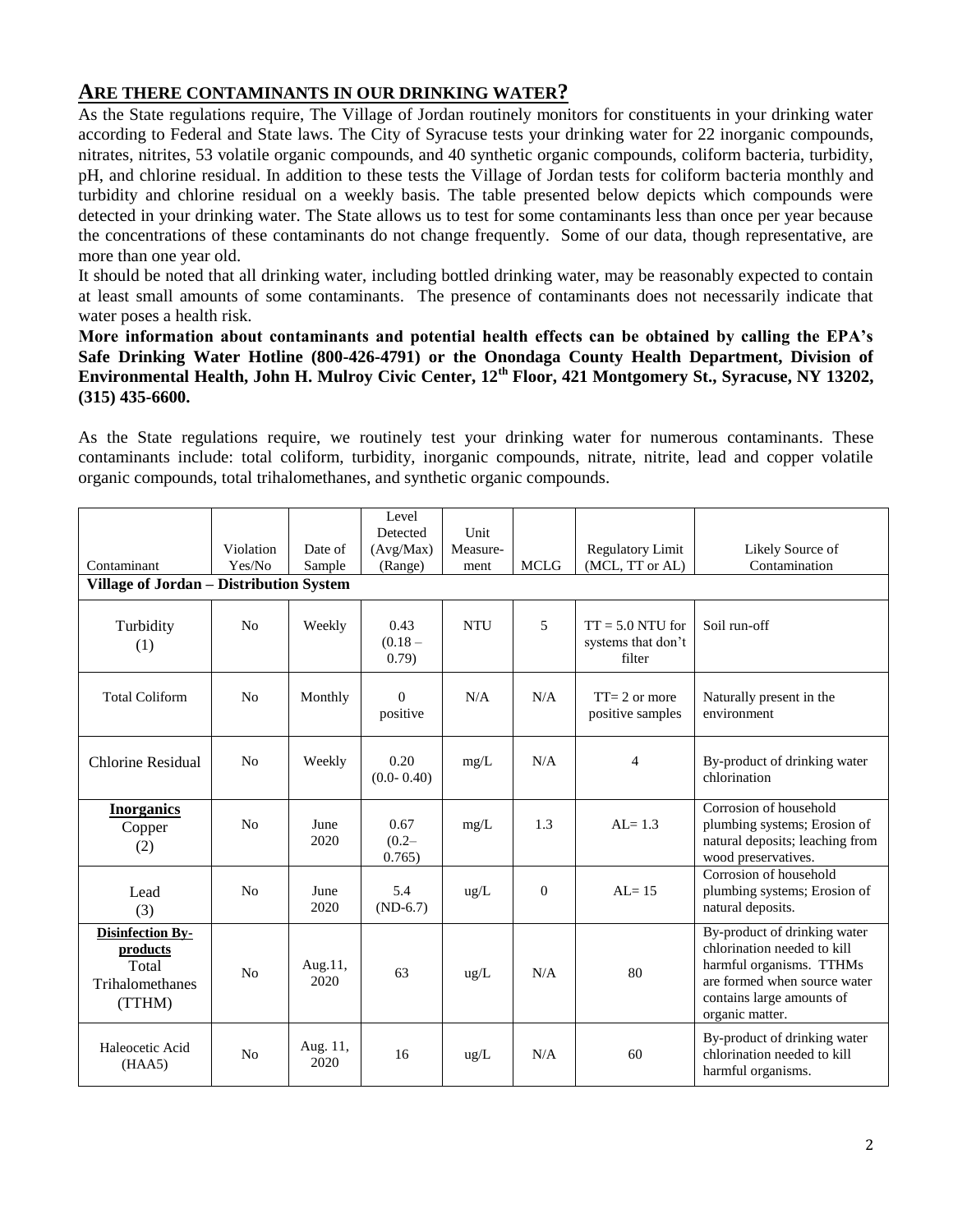|                                       |                |                    | Level                           |                  |                              |                                                    |                                                                                                                                       |  |  |  |  |  |
|---------------------------------------|----------------|--------------------|---------------------------------|------------------|------------------------------|----------------------------------------------------|---------------------------------------------------------------------------------------------------------------------------------------|--|--|--|--|--|
|                                       | Violation      | Date of            | Detected<br>(Avg/Max)           | Unit<br>Measure- |                              | <b>Regulatory Limit</b>                            | Likely Source of                                                                                                                      |  |  |  |  |  |
| Contaminant                           | Yes/No         | Sample             | (Range)                         | ment             | <b>MCLG</b>                  | (MCL, TT or AL)                                    | Contamination                                                                                                                         |  |  |  |  |  |
|                                       |                |                    |                                 |                  |                              |                                                    |                                                                                                                                       |  |  |  |  |  |
|                                       |                |                    |                                 |                  |                              |                                                    |                                                                                                                                       |  |  |  |  |  |
| <b>City of Syracuse – Entry Point</b> |                |                    |                                 |                  |                              |                                                    |                                                                                                                                       |  |  |  |  |  |
| Turbidity<br>(4)                      | Yes            | Every 4<br>hours   | 41.38<br>(5)                    | <b>NTU</b>       | N/A                          | $TT = 5.0 NTU$ for<br>systems that don't<br>filter | Soil run off                                                                                                                          |  |  |  |  |  |
| <b>Chlorine Residual</b>              | N <sub>0</sub> | Daily              | 1.28<br>$(0.52 - 3.59)$         | mg/L             | N/A<br>(MRDL<br>$\mathbf{G}$ | 4<br>(MRDL)                                        | By-product of drinking water<br>chlorination.                                                                                         |  |  |  |  |  |
| <b>Inorganics</b><br><b>Barium</b>    | No             | 6/8/20<br>11/12/20 | 0.024<br>$(0.0235 -$<br>0.0236) | mg/L             | $\mathbf{2}$                 | $\mathbf{2}$                                       | Discharge of drilling wastes;<br>Discharge from metal<br>refineries; Erosion of natural<br>deposits.                                  |  |  |  |  |  |
| Chloride                              | N <sub>o</sub> | 6/8/20<br>11/12/20 | 24.25<br>$(21.8 - 26.7)$        | mg/L             | N/A                          | 250                                                | Naturally occurring or<br>indicative of road salt<br>contamination.                                                                   |  |  |  |  |  |
| Fluoride                              | No             | Daily              | 0.73<br>$(0.40 - 1.01)$         | mg/L             | <b>NA</b>                    | 2.2                                                | Erosion of natural deposits;<br>Water additive that promotes<br>strong teeth; Discharge from<br>fertilizer and aluminum<br>factories. |  |  |  |  |  |
| Manganese                             | N <sub>0</sub> | 6/8/20             | 0.0008                          | ug/L             | N/A                          | 300                                                | Naturally occurring; Indicative<br>of landfill contamination.                                                                         |  |  |  |  |  |
| Nitrate as N                          | No             | 6/8/20             | 0.99                            | mg/L             | 10                           | 10                                                 | Runoff from fertilizer use;<br>Leaching from septic tanks,<br>sewage; Erosion of natural<br>deposits.                                 |  |  |  |  |  |
| Odor                                  | N <sub>0</sub> | 6/8/20             | $\mathbf{1}$                    | Units            | N/A                          | 3                                                  | Organic or inorganic pollutants<br>originating from municipal and<br>industrial waste discharges;<br>natural sources.                 |  |  |  |  |  |
| Sodium<br>(6)                         | No             | 6/8/20             | 10.9                            | mg/L             | N/A                          | N/A                                                | Naturally occurring; Road salt;<br>Water softeners; Animal waste.                                                                     |  |  |  |  |  |
| Sulfate                               | No             | 6/8/20<br>11/12/20 | 12.1<br>$(11.8-12.4)$           | mg/L             | N/A                          | 250                                                | Naturally occurring                                                                                                                   |  |  |  |  |  |

#### **Notes:**

1 – The Village of Jordan Distribution System: Turbidity is a measure of the cloudiness of the water. We test it because it is a good indicator of the effectiveness of our filtration system. Our highest single turbidity measurement for the year occurred on August 24, 2020 (0.79) NTU). Regulations require that turbidity must always be below 5 NTU. The regulations require that 95% of the turbidity samples collected have measurements below 0.5 NTU.

2-The level presented represents the 90<sup>th</sup> percentile of the 10 sites tested. A percentile is a value on a scale of 100 that indicates the percent of a distribution that is equal to or below it. The  $90<sup>th</sup>$  percentile is equal to or greater than  $90%$  of the Copper values detected at your water system. In this case, 10 samples were collected at your water system and the  $90<sup>th</sup>$  percentile value was the 0.67 mg/L value. The action level for Copper was not exceeded at any of the 10 sites tested.

 $3$  – The level presented represents the  $90<sup>th</sup>$  percentile of the 10 samples collected. The action level for Lead was not exceeded at any of the 10 sites tested.

4 – The City of Syracuse measures the turbidity in its raw water every 4 hours. Turbidity has no health effects. However, Turbidity can interfere with disinfection and provide a medium for microbial growth. Turbidity may indicate the presence of disease-causing organisms. These organisms include bacteria, viruses, and parasites, including Giardia Lamblia and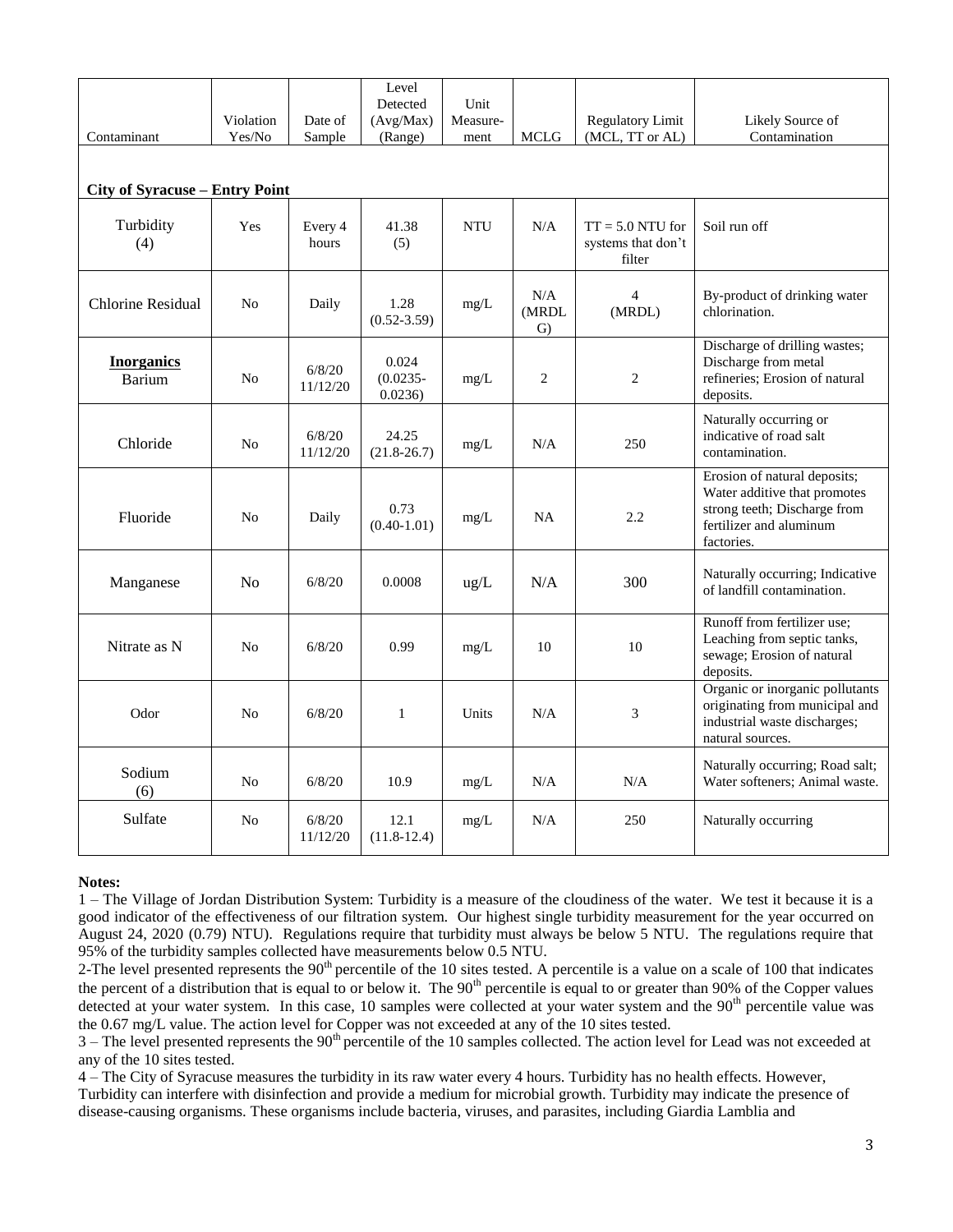Cryptosporidium. Please pay special attention to the additional statement in this document regarding Cryptosporidium.

5 – This value was the highest turbidity result detected during the year.

6 – There is no MCL established for Sodium, however, water containing more than the 20 mg/L of Sodium should not be used for drinking by people on severely restricted Sodium diets. Water containing more than 270 mg/L of Sodium should not be used for drinking by people on moderately restricted Sodium diets.

#### **Definitions:**

*Maximum Contaminant Level* **(**MCL): The highest level of a contaminant that is allowed in drinking water. MCLs are set as close to the MCLGs as feasible.

*Maximum Contaminant Level Goal* (MCLG): The level of a contaminant in drinking water below which there is no known or expected risk to health. MCLGs allow for a margin of safety.

*Maximum Residual Disinfectant Level (MRDL):* The highest level of a disinfectant allowed in drinking water. There is convincing evidence that addition of a disinfectant is necessary for control of microbial contaminants.

*Maximum Residual Disinfectant Level Goal (MRDLG):* The level of a drinking water disinfectant below which there is no known or expected risk to health. MRDLGs do not reflect the benefits of the use of disinfectants to control microbial contamination.

*Action Level* **(**AL): The concentration of a contaminant, which if exceeded, triggers treatment or other requirements that a water system must follow.

*Treatment Technique* (TT): A required process intended to reduce the level of a contaminant in drinking water. Level 1 Assessment: A Level 1 assessment is an evaluation of the water system to identify potential problems and determine, if possible, why total coliform bacteria have been found in our water system.

*Level 2 Assessment:* A Level 2 assessment is an evaluation of the water system to identify potential problems and determine, if possible, why an *E. coli* MCL violation has occurred and/or why total coliform bacteria have been found in our water system on multiple occasions.

*Non-Detects* (ND): Laboratory analysis indicates that the constituent is not present.

*Nephelometric Turbidity Unit* (NTU): A measure of the clarity of water. Turbidity in excess of 5 NTU is just noticeable to the average person.

*Milligrams per liter* (mg/L): Corresponds to one part of liquid in one million parts of liquid (parts per million ppm).

*Micrograms per liter* (ug/L): Corresponds to one part of liquid in one billion parts of liquid (parts per billion ppb).

*Picocuries per liter* (pCi/L): A measure of the radioactivity in water.

*Millirems per year* (mrem/yr): A measure of radiation absorbed by the body.

*HAA5 ( Haloacetic Acids)* – the combined concentration of the following five contaminants; Dibromo-, Dichloro-, Monobromo-, Monochloro-, and Trichloro-, acetic acids.

*TTHM (Total Trihalomethanes)* – the combined concentration of the following four contaminants; Bromodichloromethane, Bromoform, Chloroform, and Dibromochloromethane.

#### **WHAT DOES THIS INFORMATION MEAN?**

The table shows that on November 15 & 16, 2020 / November 22, 2020 / December 23, 2020 / the turbidity levels entering the City of Syracuse's intake exceeded the maximum allowable standard of 5 Nephelometric Turbidity Units (NTU) due to high winds. Turbidity levels reached 23.37, 19.67, 41.38 NTUs. Notification of these events was made to the public and to the Onondaga County Health Department.

Turbidity has no health effects. However, turbidity can interfere with disinfection and provide a medium for microbial growth. Turbidity may indicate the presence of disease-causing organisms. These organisms include bacteria, viruses, and parasites, which can cause symptoms such as nausea, cramps, diarrhea, and associated headaches. Please pay special attention to the additional statements in this document regarding Cryptosporidium.

We have learned through our testing that some other contaminants have been detected; however, these contaminants were detected below the level allowed by the State. For more information please contact the Village of Jordan Water Department at 315-689-6608.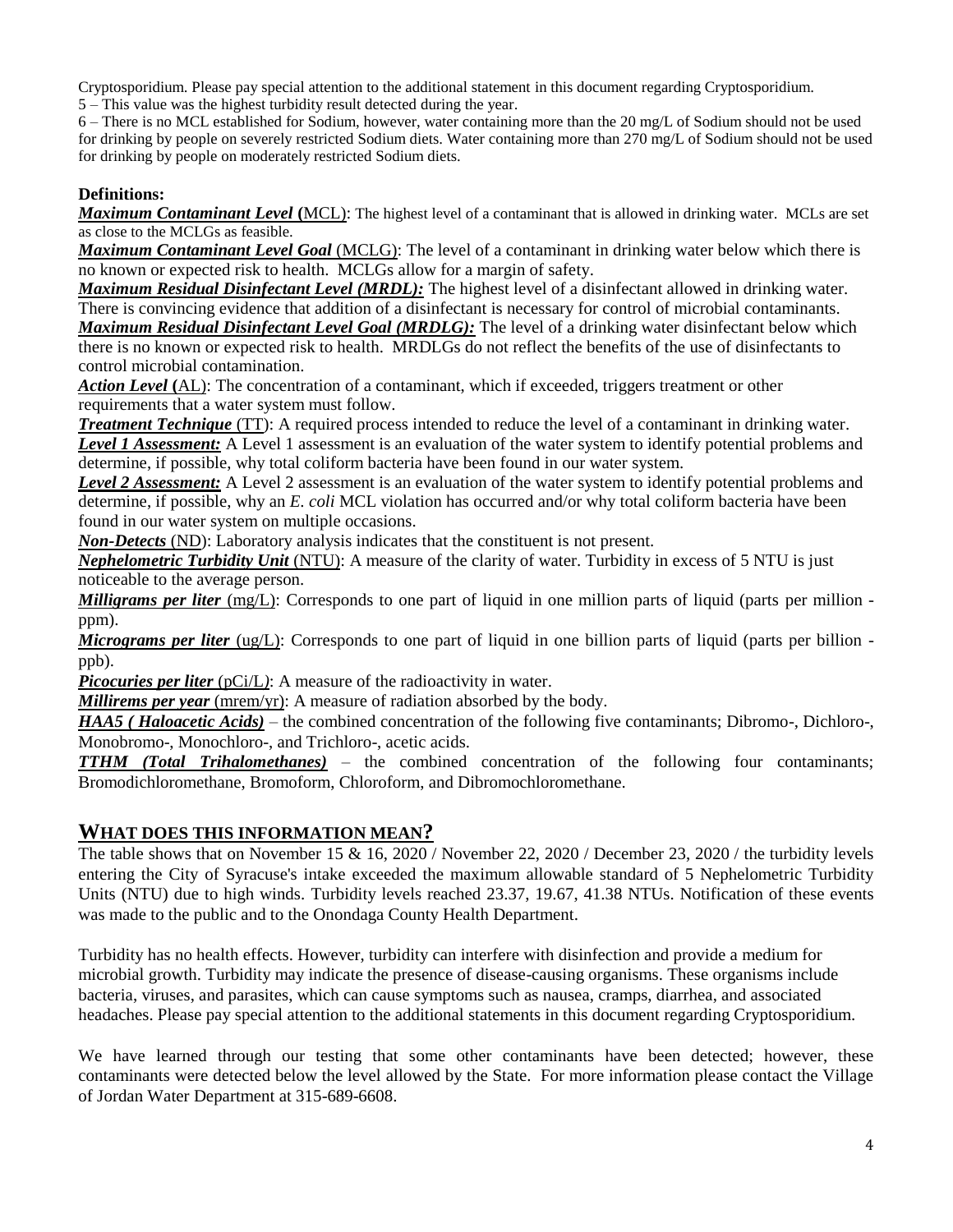#### **IS OUR WATER SYSTEM MEETING OTHER RULES THAT GOVERN OPERATIONS?**

During 2020, our system was in compliance with applicable State drinking water operating, monitoring and reporting requirements.

# **INFORMATION ON CRYPTOSPORIDIUM AND GIARDIA**

New York State law requires water suppliers to notify their customers about the risks of Cryptosporidium and Giardia. These pathogens are of concern because they are found in surface water and groundwater under the influence of surface water throughout the United States. Filtration and disinfection are the best methods for use against them, but 100% removal or inactivation cannot be guaranteed. Cryptosporidiosis and Giardiasis are intestinal illnesses caused by these microscopic parasites. Symptoms of infection include nausea, diarrhea, and cramps. Most healthy people can overcome the disease within a few weeks.

The City of Syracuse Water Dept. took a total of 24 Cryptosporidium and Giardia samples in 2020 representing water originating from Skaneateles Lake. Two Raw water samples (one from each intake) were sampled monthly. Neither Cryptosporidium or Giardia were detected in any of the City of Syracuse's Raw water samples.

# **DO I NEED TO TAKE SPECIAL PRECAUTIONS?**

Although our drinking water met or exceeded state and federal regulations, some people may be more vulnerable to disease causing microorganisms or pathogens in drinking water than the general population. Immunocompromised persons such as persons with cancer undergoing chemotherapy, persons who have undergone organ transplants, people with HIV/AIDS or other immune system disorders, some elderly, and infants can be particularly at risk from infections. These people should seek advice from their health care provider about their drinking water. **EPA/CDC guidelines on appropriate means to lessen the risk of infection by Cryptosporidium, Giardia and other microbial pathogens are available from the Safe Drinking Water Hotline (800-426-4791).**

# **INFORMATION ON FLUORIDE ADDITION**

Our system is one of the many drinking water systems in New York State that provides drinking water with a controlled, low level of fluoride for consumer dental health protection. Fluoride is added to your water by the City of Syracuse Water Department before it is delivered to us. According to the United States Centers for Disease Control, fluoride is very effective in preventing cavities when present in drinking water at a properly controlled level. To ensure that the fluoride supplement in your water provides optimal dental protection, the State Department of Health requires that the City of Syracuse monitor fluoride levels on a daily basis to make sure fluoride is maintained at a target level of 0.7mg/L. During 2020 monitoring showed that fluoride levels in your water were within 0.1 mg/L of the target level for 79.7 % of the time. None of the monitoring results showed fluoride at levels that approach the 2.2 mg/L MCL for fluoride.

# **WHY SAVE WATER AND HOW TO AVOID WASTING IT?**

Although our system has an adequate amount of water to meet present and future demands, there are a number of reasons why it is important to conserve water:

- Saving water saves energy and some of the costs associated with both of these necessities of life;
- Saving water reduces the cost of energy required to pump water and the need to construct costly new wells, pumping systems and water towers; and
- Saving water lessens the strain on the water system during a dry spell or drought, helping to avoid severe water use restrictions so that essential firefighting needs are met.

You can play a role in conserving water by becoming conscious of the amount of water your household is using, and by looking for ways to use less whenever you can. It is not hard to conserve water. Conservation tips include:

 Automatic dishwashers use 15 gallons for every cycle, regardless of how many dishes are loaded. So get a run for your money and load it to capacity.